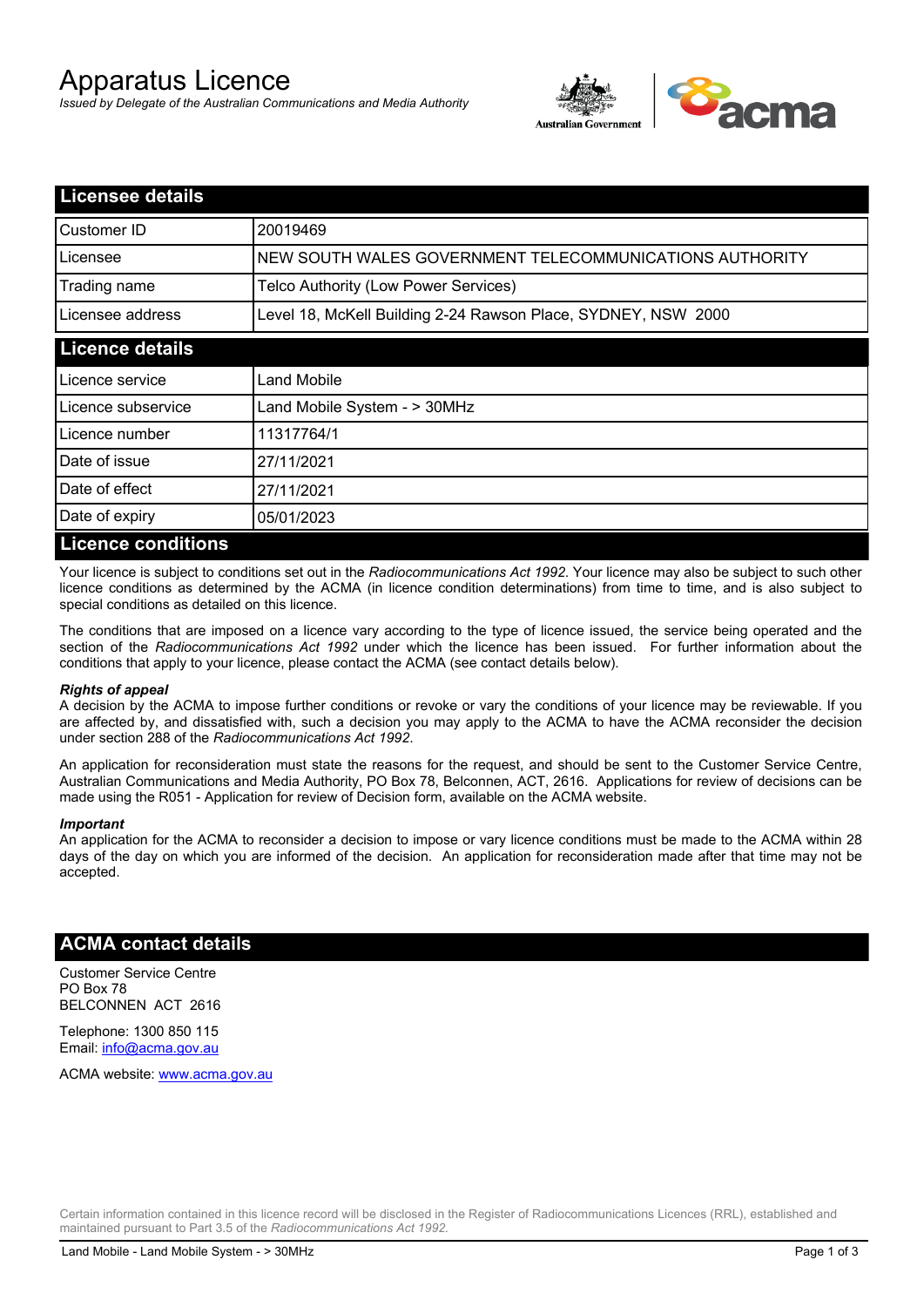# **Advisory Notes applying to licence no.: 11317764/1**

Conditions applicable to the operation of Land Mobile System station(s) authorised under this licence can be found in the Radiocommunications Licence Conditions (Apparatus Licence) Determination and the Radiocommunications Licence Conditions (Land Mobile Licence) Determination. Copies of these determinations are available from the ACMA and from the ACMA home page (www.acma.gov.au).